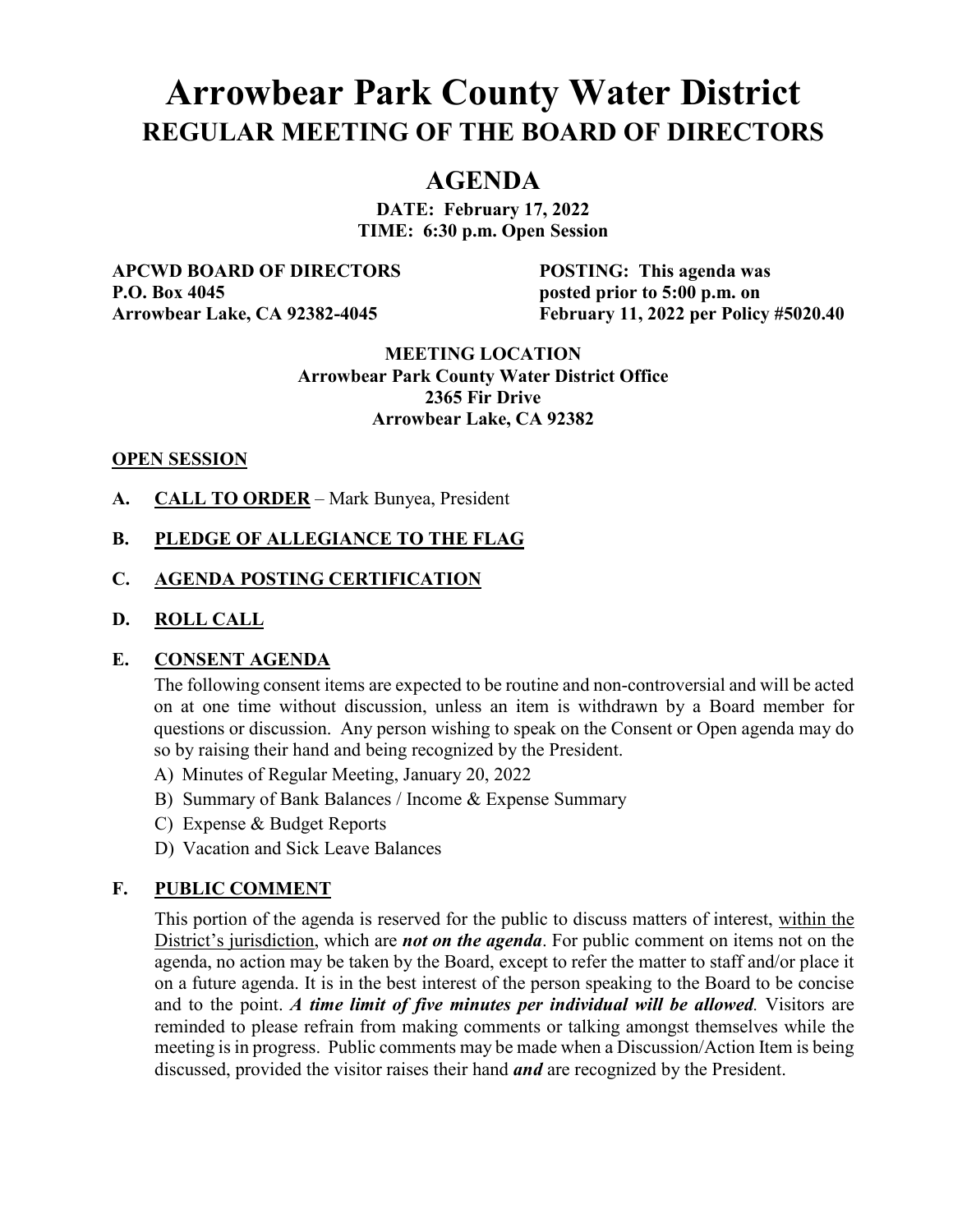## **G. STAFF REPORTS**

- A) Water & Sewer Field Operations Supervisor Weber
	- 1. Monthly Report
- B) Interim Chief Lindley
	- 1. Calls for the previous month.
- C) General Manager Huff
	- 1. Administrative Highlights.

## **Excuse Staff not needed for Action Items**

## **H. DISCUSSION / ACTION ITEMS**

- A) Fire Department
	- 1. Introduction of Part-time Battalion Chief candidate Lamond Brooks by Interim Chief Lindley.

Discussion with motion to approve Employment Agreement for Part-time Battalion Chief Lamond Brooks.

Staff Recommendation: Approve

- B) General Manager Huff
	- 1. Presentation of Water Rate Study preliminary options by Mary Fleming from Rural Community Assistance Corporation (RCAC).

Discussion with motion as needed regarding future water rate proposal.

2. Presentation of the 2021 Annual SSMP Audit.

Discussion with motion to accept the 2021 Annual SSMP Audit as performed and presented by General Manager Huff.

Staff Recommendation: Accept

3. Discussion with motion to authorize General Manager Huff and Board Secretary Rimmer as signatories for the District for application for California Water and Wastewater Arrearages Payment Program funding. Staff Recommendation: Approve

- C) Board
	- 1. Discussion with motion to approve committee assignments made by Board President for 2022.

## **I. ANNOUNCEMENTS**

- A) President
- B) Board Members
- C) Staff

The next Regular Board Meeting will be March 17, 2022 at 6:30 p.m.

## **J. ADJOURNMENT**